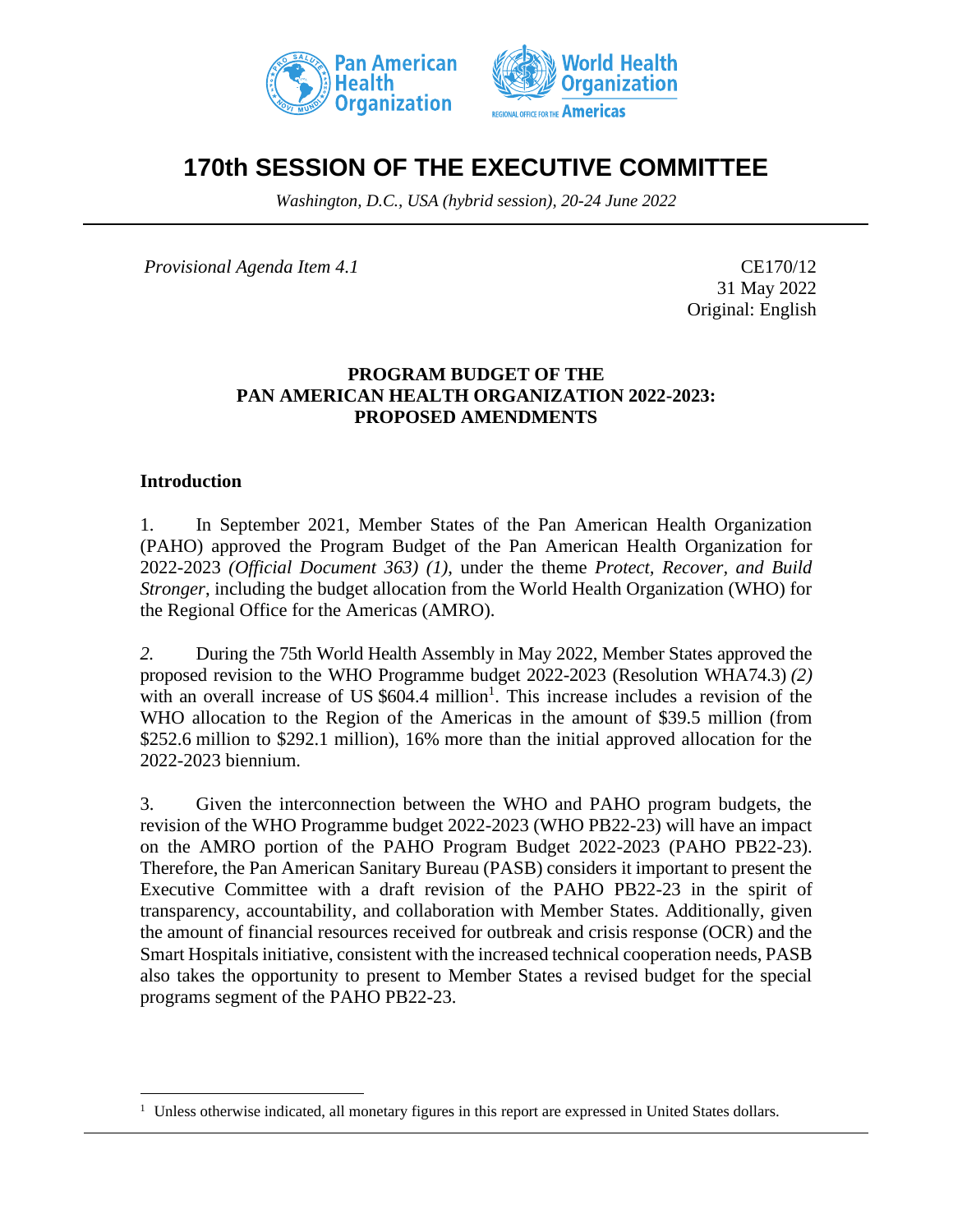*4.* This document details the proposed amendments to the PAHO Program Budget for the 2022-2023 biennium, which was adopted by the 59th Directing Council of the Pan American Health Organization in September 2021 through Resolution CD59.R8 *(3).* **Background**

5. There are two drivers for the proposed amendments to the PAHO Program Budget: the first being the approved revision to WHO PB22-23 (Document A75/6) *(4)*, including the change in the WHO allocation to the Region of the Americas, and the second, the influx of funds already received for the special programs segment of the PAHO PB22-23 for OCR and the Smart Hospitals initiative, which merit an update to the figures PASB presented to Member States as a placeholder.

6. These two drivers imply a total increase in the PAHO PB22-23 of \$39.5 million in base programs and \$154 million in special programs. This brings the overall program budget to a total of \$881.5 million, 28% more than the overall PAHO PB22-23 approved by Member States in September 2021 and 36% more than the approved PAHO Program Budget 2020-2021 (PAHO PB20-21), as summarized in Table 1.

| <b>Segment</b>   | Approved<br><b>PB20-21</b> | <b>Approved</b><br>PB22-23 | <b>Increase</b> | Amended<br>PB22-23 |
|------------------|----------------------------|----------------------------|-----------------|--------------------|
| Base programs    | 620,000,000                | 640,000,000                | 39,500,000      | 679,500,000        |
| Special programs | 30,000,000                 | 48,000,000                 | 154,000,000     | 202,000,000        |
| <b>TOTAL</b>     | 650,000,000                | 688,000,000                | 193,500,000     | 881,500,000        |

# **Table 1. Summary Program Budget Increase by Segment (in US\$)**

7. The following sections present the rationale, indicate the size of the amendments in base programs and special programs, and provide an update on financing.

# **Proposed Amendments: Base Programs**

8. Given the uncertainty at the time of development of the WHO PB22-23, owing to the rapidly changing health situation in the world due to the COVID-19 pandemic and the various independent reviews on pandemic preparedness and response, the WHO Secretariat adopted a two-phased approach to program budget development:

- a) Reflect the lessons learned that were already known in the original version of the WHO PB22-23 *(2)* presented in May 2021.
- b) Analyze the recommendations emanating from the various reviews and submit a proposed revision to the World Health Assembly in May 2022.

9. As part of the WHO PB22-23 approval process, Resolution WHA74.3 *(2)* requested the WHO Director-General "to submit, as deemed necessary, a revised Programme budget 2022-2023, including its revised appropriation resolution, as appropriate, to the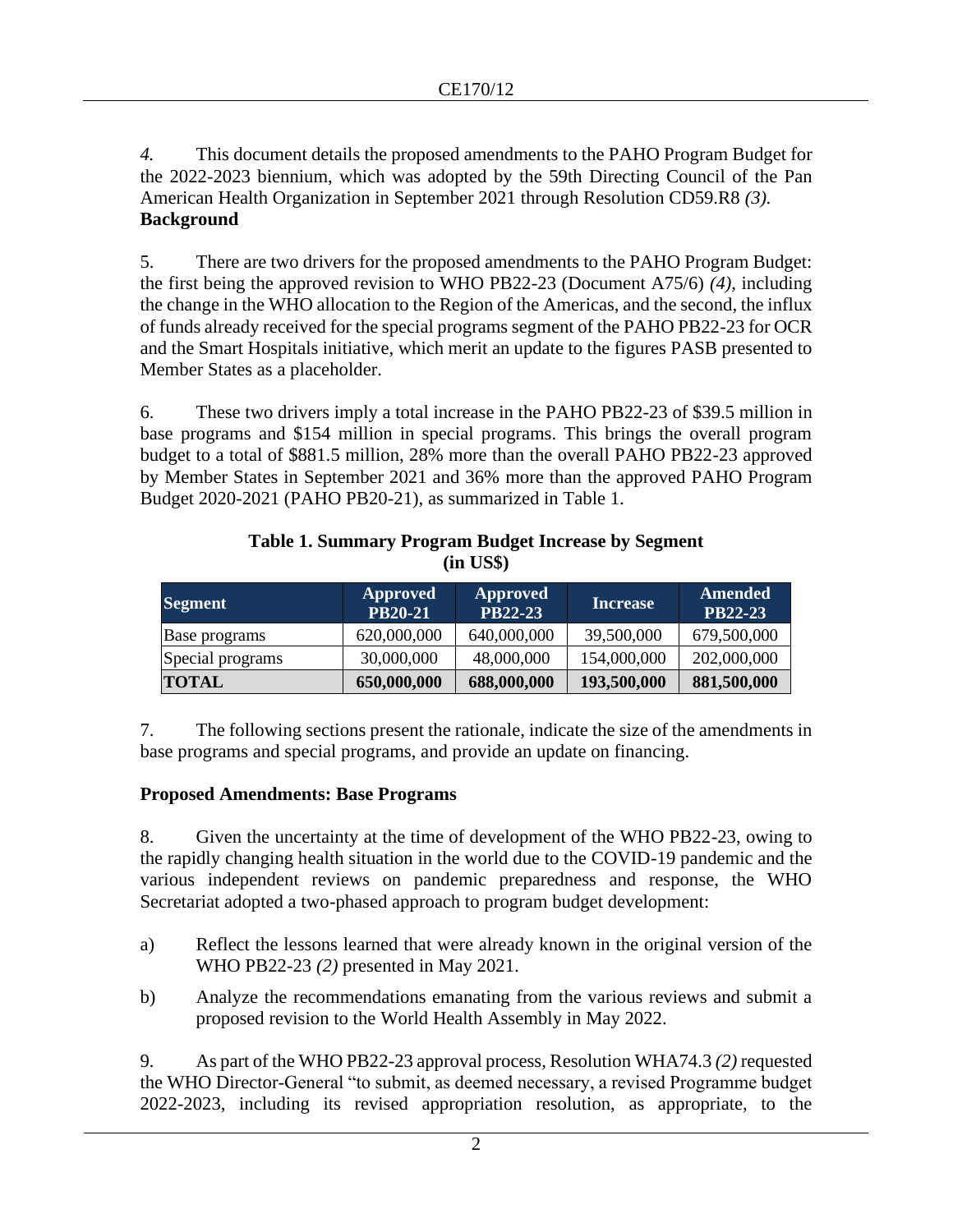Seventy-fifth World Health Assembly to reflect the rapidly changing health situation of the world due to the COVID-19 pandemic, in light of the findings of the independent reviews presented to the Seventy-fourth World Health Assembly and the recommendations of the Working Group on Sustainable Financing."

10. The total budget increase for the 2022–2023 biennium is \$604.4 million, which represents a 14% increase on the approved WHO PB22-23 and a 32% increase compared with the WHO Programme budget 2020-2021.

11. In terms of the changes according to WHO Strategic Priorities, the additional budget requirements, totaling \$604.4 million, are as follows:

- a) \$404.6 million for Strategic Priority 2 (one billion more people better protected from health emergencies) to consolidate and scale current capacities and initiatives, and to build the new capabilities required for WHO to discharge its mandate to coordinate the strengthening of global health security and lead efforts to prevent, prepare for, detect, and respond to health emergencies;
- b) \$120.0 million for Strategic Priorities 1 (one billion more people benefiting from universal health coverage) and 3 (one billion more people enjoying better health and well-being);
- c) \$79.7 million for Pillar 4 (more effective and efficient WHO providing better support to countries), distributed as follows: \$50.0 million under WHO outcome 4.2 to strengthen its capacity for accountability, compliance, and risk, with special focus on the prevention of sexual exploitation, abuse, and harassment, and \$29.7 million under WHO outcome 4.1 (strengthened country capacity in data and innovation).

12. In the case of PAHO, the revision includes an increase in the WHO allocation (budget space) to AMRO of \$39.5 million, summarized in Table 2, thereby increasing the allocation to the Region from \$252.6 million to \$292.1 million (a 35% increase compared with 2020-2021).

| <b>Strategic Priority/Pillar</b>                                              | <b>Total WHO</b><br><b>Increase</b> | <b>AMRO/PAHO</b><br><b>Increase</b> |
|-------------------------------------------------------------------------------|-------------------------------------|-------------------------------------|
| 1 One billion more people benefiting from Universal<br><b>Health Coverage</b> | 89,700,000                          | 7,900,000                           |
| 2 One billion more people better protected from<br>health emergencies         | 404,600,000                         | 25,700,000                          |
| 3 One billion more people enjoying better health and<br>well-being            | 30,400,000                          | 3,000,000                           |
| 4 More effective and efficient WHO providing better<br>support to countries   | 79,700,000                          | 2,900,000                           |

## **Table 2. Increases by WHO Strategic Priority/Pillar, total WHO and AMRO (in US\$)**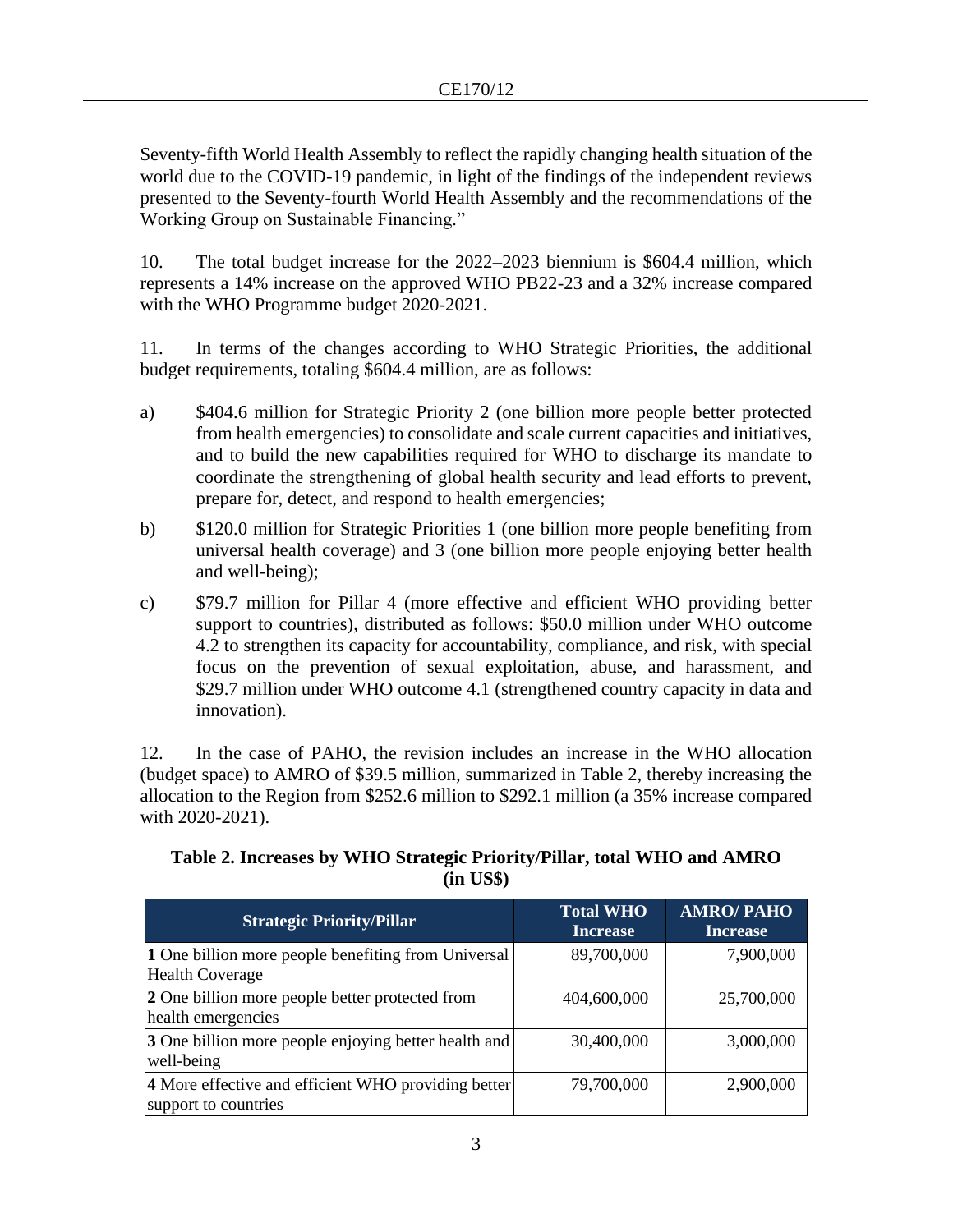| <b>TOTAL</b>                                                                                | 604,400,000 | 39,500,000 |
|---------------------------------------------------------------------------------------------|-------------|------------|
| The expected financing sources for the base programs segment of the PAHO PB22-23,<br>13.    |             |            |
| including the new allocation for the Region of the Americas, is indicated in Table 3, which |             |            |
| shows the expected financing sources of the PAHO PB22-23 compared with that of the          |             |            |
| PAHO PB20-21 and the approved PAHO PB22-23, as well as the contribution of each             |             |            |
| financing source as a share of the proposed amended PAHO PB22-23.                           |             |            |

14. Given the increase in the AMRO budget allocation of \$39.5 million for base programs, the overall PAHO base programs show an increase in the same amount, from \$640 million to \$679.5 million. With this increase, the WHO allocation to the Region would correspond to 43% of the PAHO budget for base programs and will need to be financed by funds mobilized through WHO.

#### **Table 3. Proposed PAHO Program Budget 2022-2023 by Financing Source, Compared with PAHO Program Budget 2020-2021, Base Programs Only**

**(in US\$)**

| <b>Source of financing</b>                           | <b>Approved</b><br><b>PB20-21</b> | <b>Approved</b><br>PB22-23 | <b>Proposed</b><br><b>Increase</b> | <b>Amended</b><br>PB22-23 | $22 - 23$<br><b>Share</b> |
|------------------------------------------------------|-----------------------------------|----------------------------|------------------------------------|---------------------------|---------------------------|
| <b>PAHO</b> net assessed<br>contributions            | 194,400,000                       | 194,400,000                |                                    | 194,400,000               | 29%                       |
| PAHO budgeted<br>miscellaneous revenue               | 17,000,000                        | 14,000,000                 |                                    | 14,000,000                | 2%                        |
| PAHO voluntary<br>contributions and other<br>sources | 192,800,000                       | 179,000,000                |                                    | 179,000,000               | 26%                       |
| WHO allocation to the<br>Region of the Americas      | 215,800,000                       | 252,600,000                | 39,500,000                         | 292,100,000               | 43%                       |
| <b>TOTAL</b>                                         | 620,000,000                       | 640,000,000                | 39,500,000                         | 679,500,000               | 100%                      |

15. In order to reflect these changes in the PAHO PB22-23, PASB considered the WHO and PAHO programmatic linkages, the outcome priority level as defined by Member States, and the available funding as of March 2022 by outcome, as well as the conclusions of internal consultations regarding the planned costs of PASB biennial workplans for 2022-2023. The result of this process is an increase in the budget for 20 of the 28 outcomes that constitute the Base segment of the PAHO PB22-23.

16. While the programmatic scope of the outcomes and outputs in the PAHO PB22-23 does not change, the budget increases provide the opportunity to expand or scale up the work of PASB in certain areas. In doing so, the strategic approaches and areas of focus defined in the PAHO PB22-23 will be strengthened (see Figure 9 in *Official Document 363*). During the remainder of the 2022-2023 biennium, PAHO will place increased focus on protecting public health gains, recovering from the impact of the pandemic, and building stronger. Given the impact of the pandemic on populations in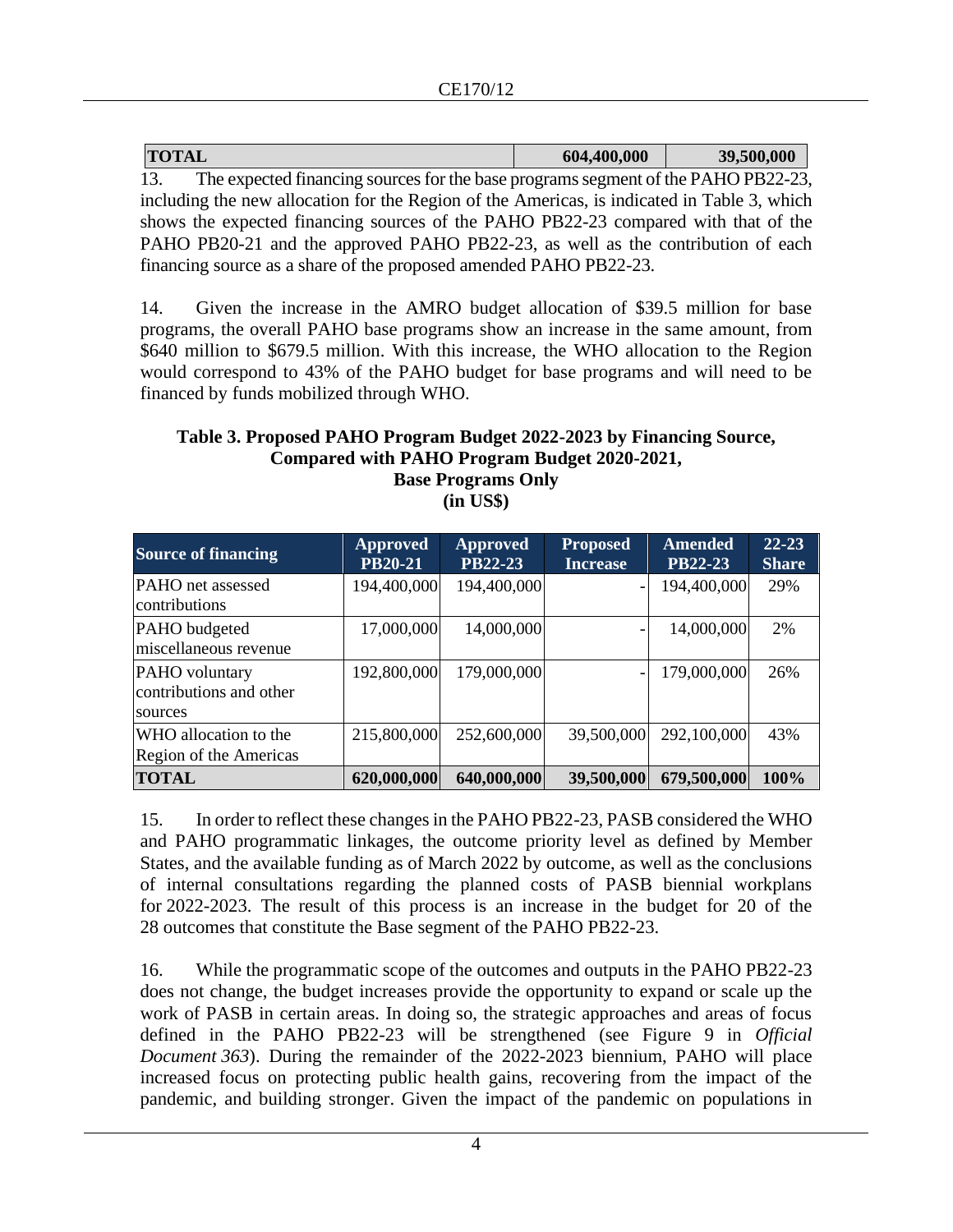situations of vulnerability, targeted approaches are required in order to advance on health equity, gender and ethnic equality in health, and human rights. This work will be accomplished by enhancing the Organization's strategic leadership and normative guidance, as well as by expanding country support on the following key priorities already included in the approved PAHO PB22-23.

17. **Strengthening health systems and services.** PAHO will scale up its work at country level to strengthen the primary health care approach across the continuum of health care and its integration in essential health services, while also continuing to expand equitable, comprehensive, and quality health services, from health promotion and disease prevention to integrated care and service delivery. The promotion and institutionalization of an integrated approach to health systems strengthening is required in order to ensure resilience. PASB will support countries and territories by advocating for them to achieve full financing for health security and addressing the root causes of underfinancing and poor financial protection in health. PASB will also work to increase country capacities to address the social and environmental determinants of health through intersectoral and social participation, accelerate actions to fill gaps in the health workforce that affect service delivery, and strengthen country capacity for stewardship and governance and execution of the essential public health functions. PASB will continue to support countries and territories in strengthening national regulatory systems and access to health technologies and will work to enable the development of mRNA vaccines. Finally, PASB will invest further in digital transformation and information systems for health by harnessing the power of data and artificial intelligence.

18. **Scaling up health emergency preparedness and response.** PASB will accelerate targeted actions to support countries and territories to strengthen capacities to prevent, prepare for, and respond to health emergencies, considering the lessons from the COVID-19 pandemic and recommendations from independent reviews and evaluations. Working with Member States and partners to enhance key elements of the national health emergency preparedness and response system, including its modus operandi, financing, legislation and assessment, will be a priority. PASB will further support Member States in building capacities for health crisis management and emergency response, scaling up the routine use of intra-action and after-action reviews for health emergencies, accelerating the comprehensive implementation of existing strategies for yellow fever, meningitis, and cholera with focus on high-risk countries and territories, adapting and expanding existing surveillance systems for respiratory viruses to fully integrate COVID-19 surveillance, prioritizing and strengthening genomic surveillance, and continuing to strengthen systems and capacities to enable early warning, alert, and rapid response for potential threats to public health, including special focus on the human-animal interface. PASB will also support countries and territories in enhancing their disaster risk reduction approaches across sectors, including expansion of the Safe Hospitals and the Smart Hospitals initiatives.

19. **Addressing the growing burden of noncommunicable diseases (NCDs) and mental health conditions.** PAHO will continue to take into account the lessons of the past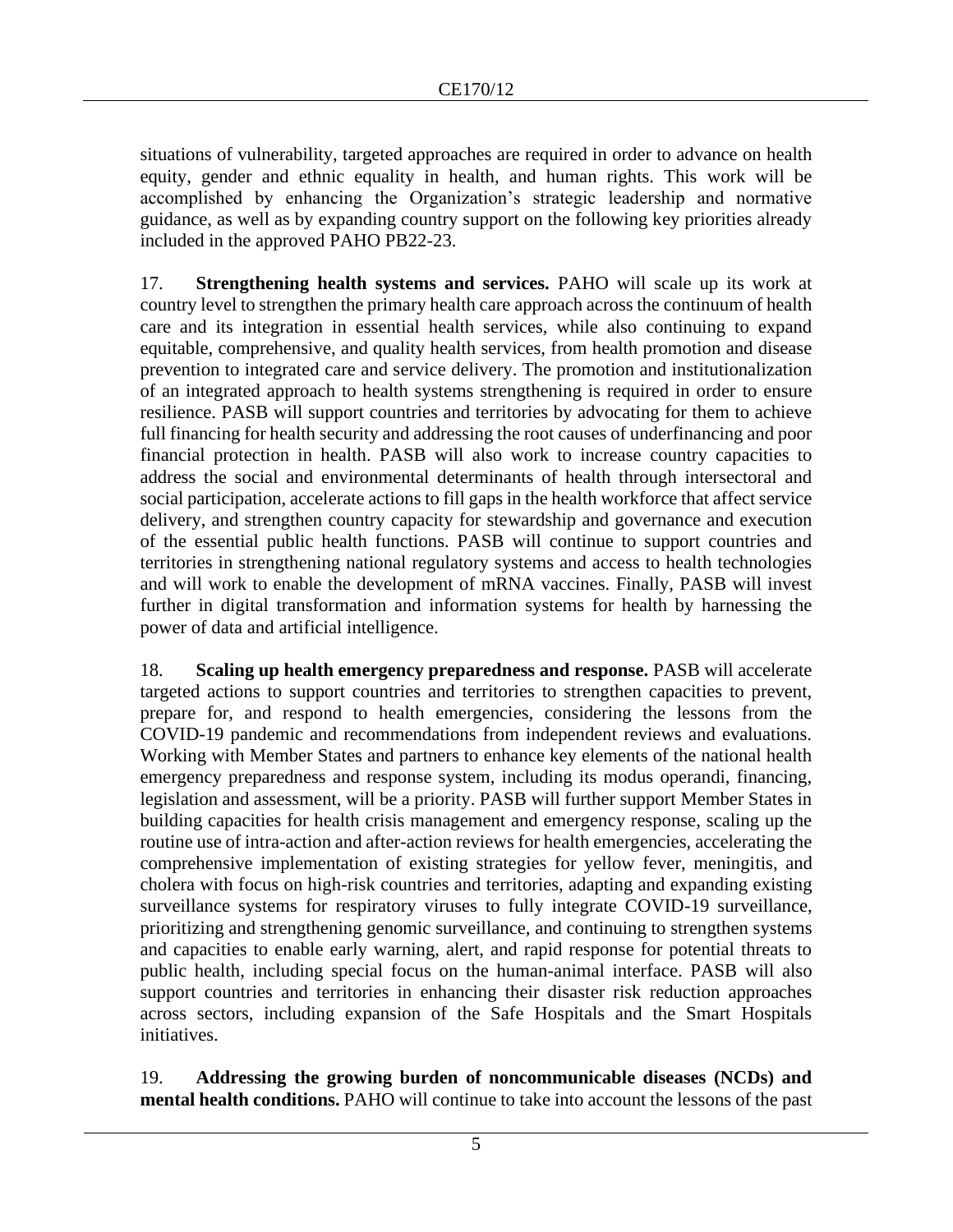two years by advocating at the highest levels of governments and partner organizations for political commitment and intersectoral collaboration for integrating NCDs into primary health care, as well as promoting multisectoral actions to address the main risk factors through measures such as plain packaging and taxation of tobacco, alcohol, and sugarsweetened beverages. Malnutrition is a key priority identified by Member States. PAHO will work to implement best practices for maternal and newborn development, including breastfeeding. Finally, PAHO will promote and prioritize mental health interventions, considering the lessons of the pandemic and the proposed Policy for Improving Mental Health.

20. **Advocating for the elimination of communicable diseases.** Utilizing the platform of the Elimination Initiative, PAHO will scale up the implementation of strategies to support the progressive expansion of health services to address priority communicable diseases and work toward their elimination. Considering the lessons of the pandemic, PAHO will also support countries and territories in enhancing the surveillance of antimicrobial resistance to monitor the impact of interventions under National Action Plans and implement interventions against zoonotic diseases, especially to prevent transmission from infected animals to people, as part of the One Health approach.

21. **Strengthening the Organization's accountability functions and addressing sexual exploitation and abuse.** While continuing to strengthen its accountability functions in line with results-based management and value-for money approaches, PAHO will give special attention to implementing the policy to prevent and respond to the sexual exploitation and abuse of people who depend directly or indirectly on the services provided by PAHO. These efforts will include hiring dedicated staff, establishing country focal points, strengthening reporting mechanisms, implementing awareness-raising activities, and providing training in the prevention of and response to sexual harassment, coercion, and exploitation and abuse.

# **Proposed Amendments: Special Programs**

22. The PAHO Program Budget 2022-2023 approved by Member States includes \$48 million for the following special programs: OCR, polio eradication maintenance, the Smart Hospitals initiative, and the Hemispheric Program for the Eradication of Foot-and-Mouth Disease. These programs are fully funded by voluntary contributions and are time-limited. The funding of this segment is entirely dependent on the occurrence of events and projects, and therefore the budget allocation to these special programs is considered a placeholder.

23. Member States continue to need resources for OCR, considering the ongoing pandemic and the need to continue strengthening health systems and capacities to respond to health emergencies throughout the Region. At the same time, there is additional funding for disaster risk reduction actions, including expansion of the Safe Hospitals initiative and the Smart Hospitals initiative to other Member States.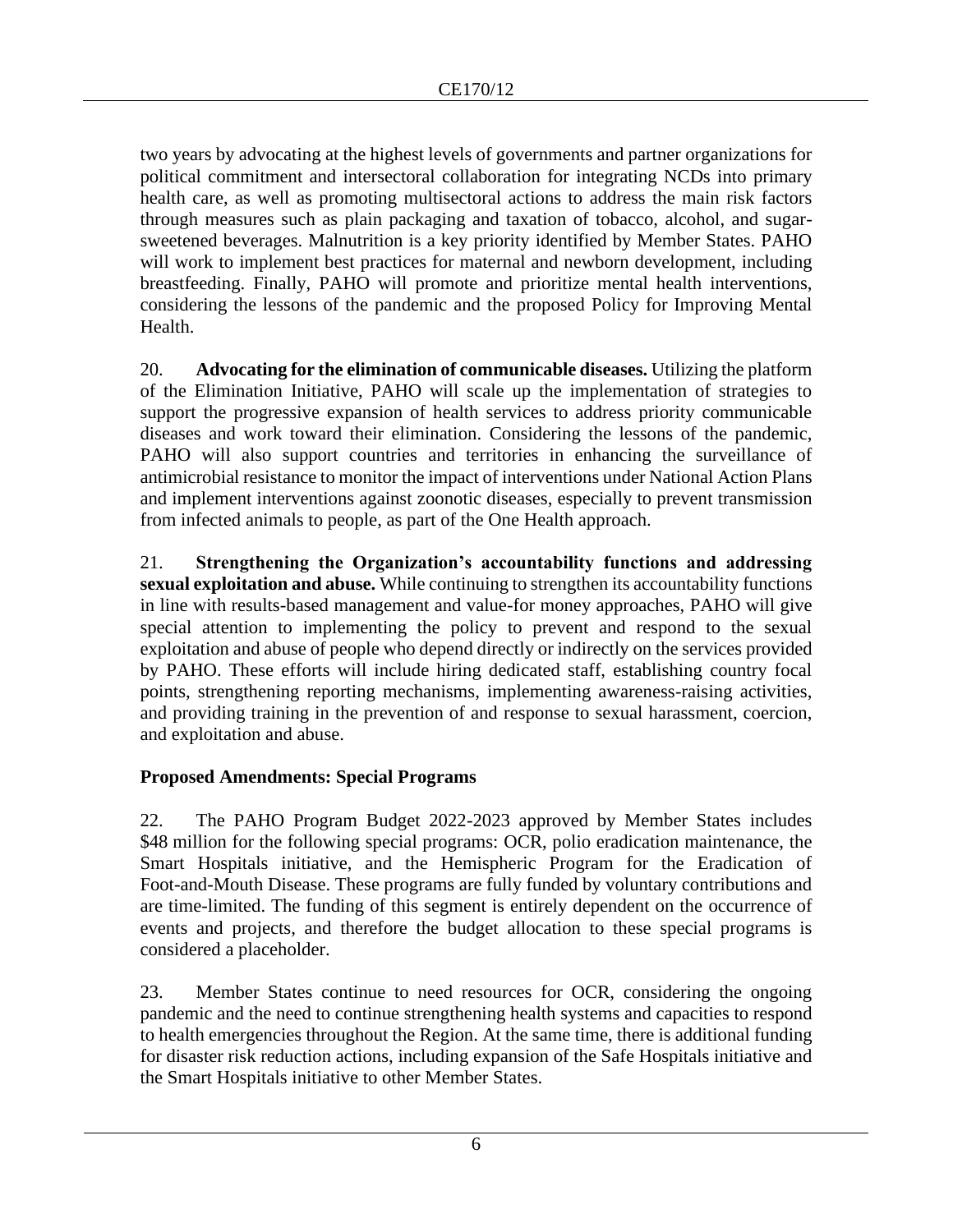24. Given that as of 30 April 2022 the Organization has already received \$173 million in special programs and that the projected funds to be received are even greater, it is necessary to increase the initial estimated budget from \$48 million to \$202 million in the spirit of transparency while being cautiously optimistic. This increase is presented on an exceptional basis to respond to the current financial outlook and Member State needs for technical cooperation particular to this biennium. Table 4 shows the proposed changes in the funding of special programs.

#### **Table 4: Proposed Increases, by special program, compared to estimated amounts in the Approved PAHO PB 2022-2023 (in US\$)**

| <b>Special Programs</b>                       | <b>Approved</b><br><b>Placeholder</b><br>$22 - 23$ | <b>Proposed</b><br><b>Placeholder</b><br>$22 - 23$ | <b>Difference</b> |
|-----------------------------------------------|----------------------------------------------------|----------------------------------------------------|-------------------|
| Foot-and-mouth disease elimination<br>program | 11,000,000                                         | 11,000,000                                         |                   |
| Smart hospitals                               | 5,000,000                                          | 10,000,000                                         | 5,000,000         |
| Outbreak & crisis response                    | 31,000,000                                         | 180,000,000                                        | 149,000,000       |
| Polio eradication maintenance                 | 1,000,000                                          | 1,000,000                                          |                   |
| <b>Subtotal Special programs</b>              | 48,000,000                                         | 202,000,000                                        | 154,000,000       |

25. To summarize, the proposed amended PAHO PB22-23 for all segments and by outcome is detailed in Table 5.**c**

#### **Table 5. Proposed Amended Program Budget by Outcome Compared to Approved 2022-2023 (in US\$)**

| <b>OUTCOME</b>   | <b>Outcome Short Title</b>                                  | <b>Revised</b><br><b>Prioritization</b><br><b>Results</b><br>$22 - 23$ | Approved<br><b>PAHO</b><br><b>PB22-23</b> | <b>Proposed</b><br><b>Amended</b><br><b>PAHO</b><br><b>PB22-23</b> | <b>Difference</b> |
|------------------|-------------------------------------------------------------|------------------------------------------------------------------------|-------------------------------------------|--------------------------------------------------------------------|-------------------|
| <b>OUTCOME 1</b> | Access to comprehensive and<br>quality health services      | High                                                                   | 25,500,000                                | 26,900,000                                                         | 1,400,000         |
| <b>OUTCOME 2</b> | Health throughout the life<br>course                        | Medium                                                                 | 35,000,000                                | 35,000,000                                                         |                   |
| <b>OUTCOME 3</b> | Quality care for older people                               | Low                                                                    | 4,000,000                                 | 4,000,000                                                          |                   |
| <b>OUTCOME 4</b> | Response capacity for<br>communicable diseases              | High                                                                   | 70,000,000                                | 71,000,000                                                         | 1,000,000         |
| <b>OUTCOME 5</b> | Access to services for NCDs<br>and mental health conditions | High                                                                   | 20,300,000                                | 21,100,000                                                         | 800,000           |
| <b>OUTCOME 6</b> | Response capacity for<br>violence and injuries              | Low                                                                    | 3,000,000                                 | 3,000,000                                                          |                   |
| <b>OUTCOME 7</b> | Health workforce                                            | Medium                                                                 | 12,500,000                                | 12,800,000                                                         | 300,000           |
| <b>OUTCOME 8</b> | Access to health technologies                               | Medium                                                                 | 36,400,000                                | 38,000,000                                                         | 1,600,000         |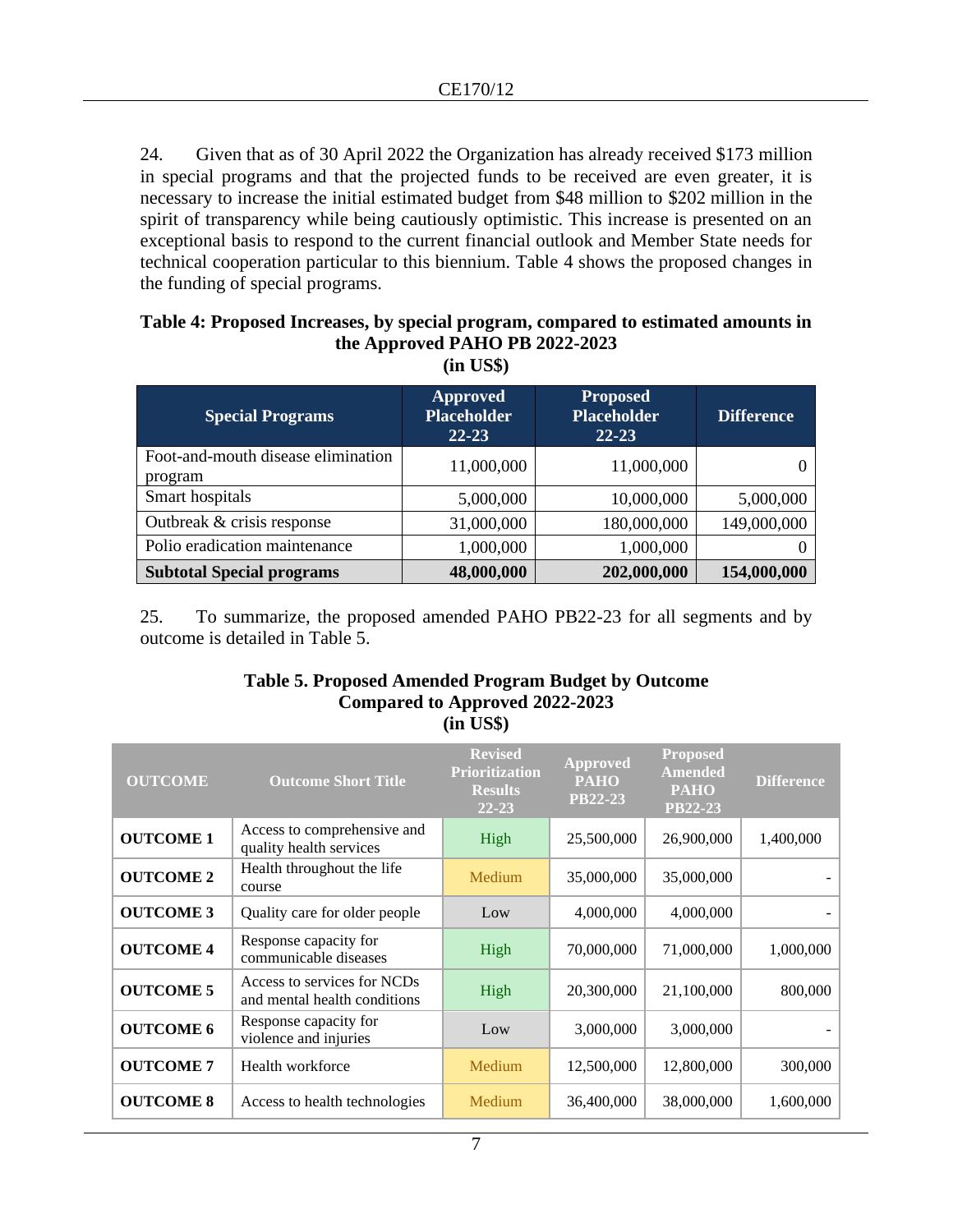| <b>OUTCOME</b>                | <b>Outcome Short Title</b>                               | <b>Revised</b><br><b>Prioritization</b><br><b>Results</b><br>22-23 | <b>Approved</b><br><b>PAHO</b><br><b>PB22-23</b> | <b>Proposed</b><br><b>Amended</b><br><b>PAHO</b><br>PB22-23 | <b>Difference</b> |
|-------------------------------|----------------------------------------------------------|--------------------------------------------------------------------|--------------------------------------------------|-------------------------------------------------------------|-------------------|
| <b>OUTCOME 9</b>              | Strengthened stewardship and<br>governance               | Medium                                                             | 10,100,000                                       | 10,850,000                                                  | 750,000           |
| <b>OUTCOME 10</b>             | Increased public financing for<br>health                 | Medium                                                             | 4,400,000                                        | 5,350,000                                                   | 950,000           |
| <b>OUTCOME 11</b>             | Strengthened financial<br>protection                     | Low                                                                | 4,100,000                                        | 4,100,000                                                   |                   |
| <b>OUTCOME 12</b>             | Risk factors for communicable<br>diseases                | High                                                               | 26,000,000                                       | 26,800,000                                                  | 800,000           |
| <b>OUTCOME 13</b>             | Risk factors for NCDs                                    | High                                                               | 27,000,000                                       | 27,600,000                                                  | 600,000           |
| <b>OUTCOME 14</b>             | Malnutrition                                             | Medium                                                             | 6,000,000                                        | 6,300,000                                                   | 300,000           |
| <b>OUTCOME 15</b>             | Intersectoral response to<br>violence and injuries       | Low                                                                | 3,000,000                                        | 3,000,000                                                   |                   |
| <b>OUTCOME 16</b>             | Intersectoral action on mental<br>health                 | Medium                                                             | 5,000,000                                        | 5,500,000                                                   | 500,000           |
| <b>OUTCOME 17</b>             | Elimination of communicable<br>diseases                  | Low                                                                | 26,000,000                                       | 26,300,000                                                  | 300,000           |
| <b>OUTCOME 18</b>             | Social and environmental<br>determinants                 | Low                                                                | 17,000,000                                       | 17,600,000                                                  | 600,000           |
| <b>OUTCOME 19</b>             | Health promotion and<br>intersectoral action             | Medium                                                             | 6,000,000                                        | 6,500,000                                                   | 500,000           |
| <b>OUTCOME 20</b>             | Integrated information<br>systems for health             | Medium                                                             | 16,400,000                                       | 16,700,000                                                  | 300,000           |
| <b>OUTCOME 21</b>             | Data, information, knowledge,<br>and evidence            | Low                                                                | 16,500,000                                       | 16,500,000                                                  |                   |
| <b>OUTCOME 22</b>             | Research, ethics, and<br>innovation for health           | Low                                                                | 3,800,000                                        | 3,800,000                                                   |                   |
| <b>OUTCOME 23</b>             | Health emergencies<br>preparedness and risk<br>reduction | High                                                               | 27,000,000                                       | 38,600,000                                                  | 11,600,000        |
| <b>OUTCOME 24</b>             | Epidemic and pandemic<br>prevention and control          | High                                                               | 26,000,000                                       | 37,600,000                                                  | 11,600,000        |
| <b>OUTCOME 25</b>             | Health emergencies detection<br>and response             | High                                                               | 25,000,000                                       | 27,500,000                                                  | 2,500,000         |
| <b>OUTCOME 26</b>             | CCTs: Equity, Ethnicity,<br>Gender, and Human Rights     | N/A                                                                | 7,000,000                                        | 7,200,000                                                   | 200,000           |
| <b>OUTCOME 27</b>             | Leadership and governance                                | N/A                                                                | 78,500,000                                       | 81,400,000                                                  | 2,900,000         |
| <b>OUTCOME 28</b>             | Management and<br>administration                         | N/A                                                                | 98,500,000                                       | 98,500,000                                                  |                   |
| <b>Subtotal Base programs</b> |                                                          |                                                                    | 640,000,000                                      | 679,500,000                                                 | 39,500,000        |
|                               | Foot-and-mouth disease<br>elimination program            | N/A                                                                | 11,000,000                                       | 11,000,000                                                  |                   |
|                               | Smart hospitals                                          | N/A                                                                | 5,000,000                                        | 10,000,000                                                  | 5,000,000         |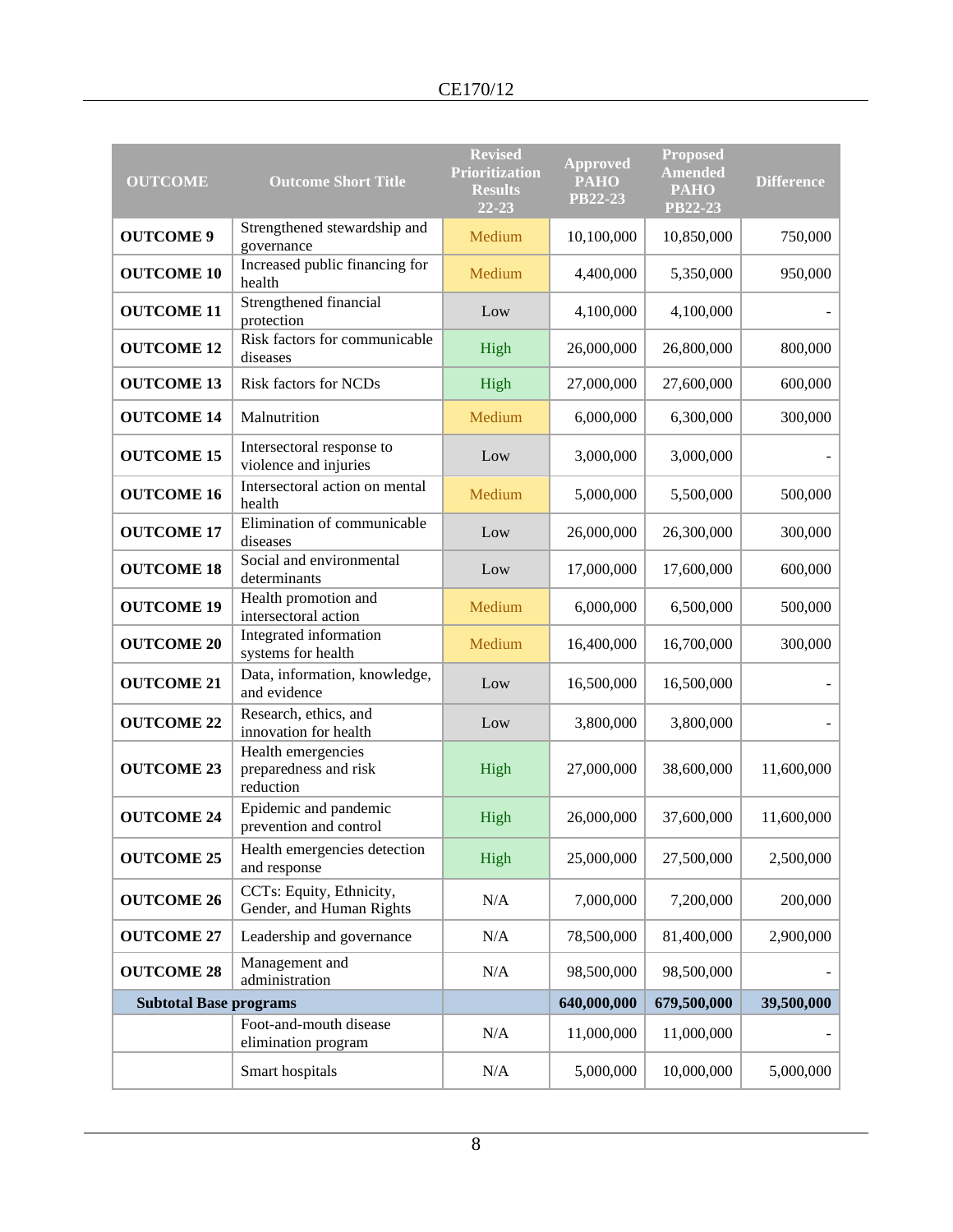| <b>OUTCOME</b>                   | <b>Outcome Short Title</b>    | <b>Revised</b><br><b>Prioritization</b><br><b>Results</b><br>$22 - 23$ | <b>Approved</b><br><b>PAHO</b><br><b>PB22-23</b> | <b>Proposed</b><br><b>Amended</b><br><b>PAHO</b><br><b>PB22-23</b> | <b>Difference</b> |
|----------------------------------|-------------------------------|------------------------------------------------------------------------|--------------------------------------------------|--------------------------------------------------------------------|-------------------|
|                                  | Outbreak & crisis response    | N/A                                                                    | 31,000,000                                       | 180,000,000                                                        | 149,000,000       |
|                                  | Polio eradication maintenance | N/A                                                                    | 1,000,000                                        | 1,000,000                                                          |                   |
| <b>Subtotal Special programs</b> |                               |                                                                        | 48,000,000                                       | 202,000,000                                                        | 154,000,000       |
| <b>TOTAL Program Budget</b>      |                               |                                                                        | 688,000,000                                      | 881,500,000                                                        | 193,500,000       |

#### **Financing Implications of the Proposed Amendments**

26. The proposed amendments in base programs in the amount of \$39.5 million, corresponding to the increase in the WHO allocation to the Region of the Americas and ongoing negotiations at WHO for additional flexible funds, constitute an opportunity for the Region to receive additional funding from WHO to cover the important areas and needs outlined above.

27. At the same time, the increased budget space presented in this document could imply a larger funding gap for the PAHO PB22-23 base segment and also has implications for its implementation. Nonetheless, it is important to note that during the last three biennia there has been a rising trend in financing the AMRO base budget, from 68% in 2016-2017 to 74% in 2020-2021. This trend underscores the importance of increasing all ongoing efforts for resource mobilization and continued advocacy from Member States and collaboration with WHO for an increased and equitable distribution of WHO funds across Headquarters and all regions.

## **Action by the Executive Committee**

28. The Executive Committee is invited to analyze the proposed amendments to the Program Budget of the Pan American Health Organization 2022-2023, provide any comments it deems pertinent, and consider approving the proposed resolution presented in the Annex.

Annex

## **References**

1. Pan American Health Organization. Program Budget of the Pan American Health Organization 2022-2023 [Internet]. 59th Directing Council of PAHO, 73rd Session of the Regional Committee of WHO for the Americas; 2021 Sep 20-24; virtual session. Washington, DC: PAHO; 2021 (Official Document 363) [cited 2022 February 4]. Available from: [https://www.paho.org/en/documents/cd59od363-program-budget-pan-american-](https://www.paho.org/en/documents/cd59od363-program-budget-pan-american-health-organization-2022-2023)

[health-organization-2022-2023](https://www.paho.org/en/documents/cd59od363-program-budget-pan-american-health-organization-2022-2023)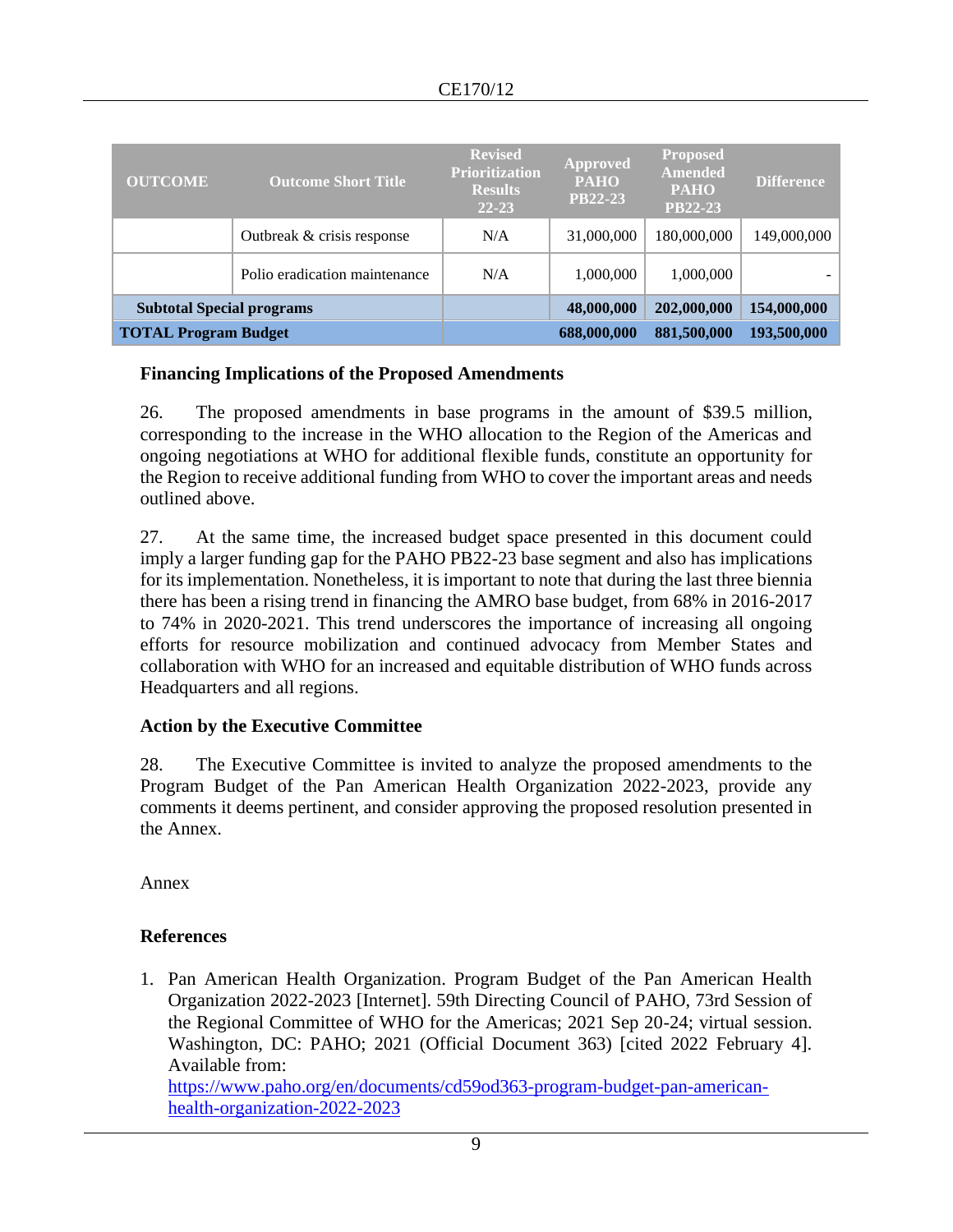- 2. World Health Organization. Programme Budget 2022-2023 [Internet]. 74th World Health Assembly; 2021 May 24-31; virtual session. Geneva: WHO; 2021 (Resolution WHA74.3) [cited 2022 February 4]. Available from: [https://apps.who.int/gb/ebwha/pdf\\_files/WHA74/A74\\_R3-en.pdf](https://apps.who.int/gb/ebwha/pdf_files/WHA74/A74_R3-en.pdf)
- 3. Pan American Health Organization. Program Budget of the Pan American Health Organization 2022-2023 [Internet]. 59th Directing Council of PAHO, 73rd Session of the Regional Committee of WHO for the Americas; 2021 Sep 20-24; virtual session. Washington, DC: PAHO; 2021 (Resolution CD59.R8) [cited 2022 February 4]. Available from: [https://www.paho.org/en/documents/cd59r8-program-budget-pan-american-health](https://www.paho.org/en/documents/cd59r8-program-budget-pan-american-health-organization-2022-2023)[organization-2022-2023](https://www.paho.org/en/documents/cd59r8-program-budget-pan-american-health-organization-2022-2023)
- 4. World Health Organization. Proposed revision to the Programme budget 2022-2023 [Internet]. 75th World Health Assembly; 2022 May 22-28; Geneva: WHO; 2022 (Document A75/6) [cited 2022 May 17]. Available from: [https://apps.who.int/gb/ebwha/pdf\\_files/WHA75/A75\\_6-en.pdf](https://apps.who.int/gb/ebwha/pdf_files/WHA75/A75_6-en.pdf)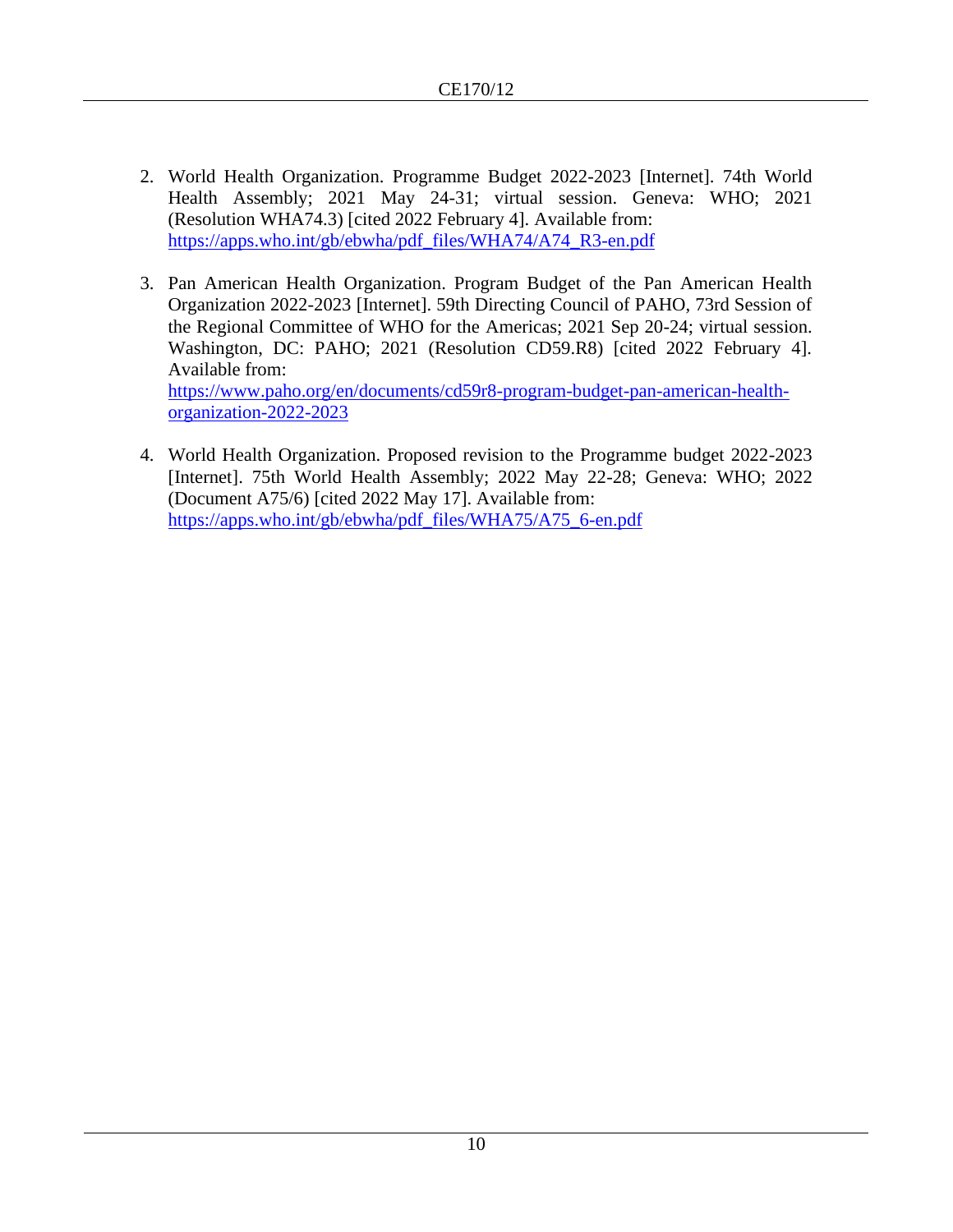



# **170th SESSION OF THE EXECUTIVE COMMITTEE**

*Washington, D.C., USA (hybrid session), 20-24 June 2022*

CE170/12 Annex Original: English

# *PROPOSED RESOLUTION*

#### **PROGRAM BUDGET OF THE PAN AMERICAN HEALTH ORGANIZATION 2022-2023: PROPOSED AMENDMENTS**

## *THE 170th SESSION OF THE EXECUTIVE COMMITTEE,*

(PP) Having reviewed the *Program Budget of the Pan American Health Organization 2022-2023: Proposed Amendments* (Document CE170/12),

## *RESOLVES:*

(OP) To recommend that the 30th Pan American Sanitary Conference adopt a resolution along the following lines:

#### **PROGRAM BUDGET OF THE PAN AMERICAN HEALTH ORGANIZATION 2022-2023: PROPOSED AMENDMENTS**

## *THE 30th PAN AMERICAN SANITARY CONFERENCE,*

(PP1) Having reviewed the *Program Budget of the Pan American Health Organization 2022-2023: Proposed Amendments* (Document CSP30/\_\_\_);

(PP2) Having considered that, during the 75th World Health Assembly in May 2022, Member States approved the proposed revision to the Programme budget 2022-2023 of the World Health Organization (WHO) with an overall increase of US\$ 604.4 million,<sup>2</sup> including an increase of the Regional Office for the Americas' portion of the Program Budget of the Pan American Health Organization (PAHO) 2022-2023 of \$39.5 million in base programs;

<sup>2</sup> Unless otherwise indicated, all monetary figures in this document are expressed in United States dollars.